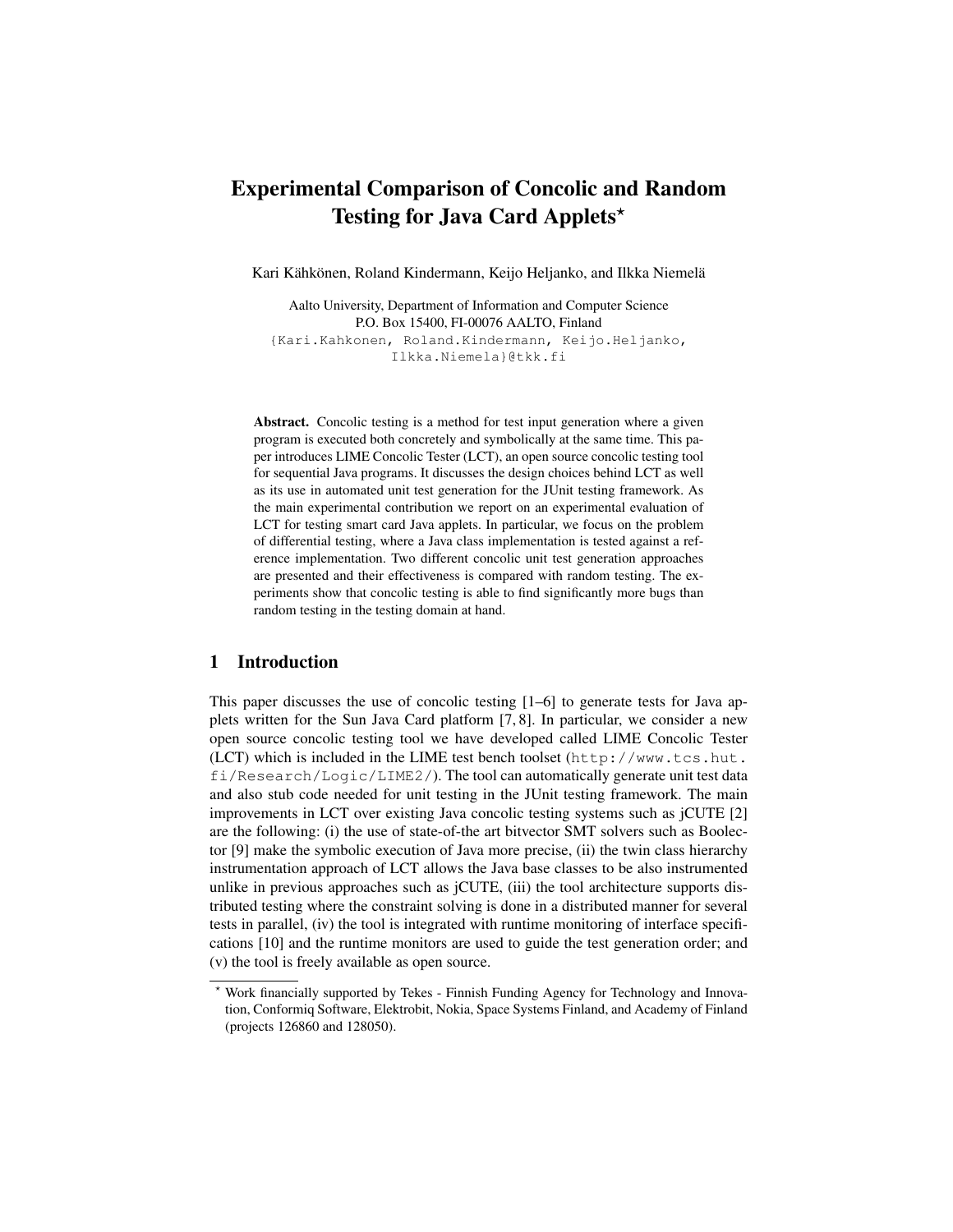We are interested in testing embedded software and, in particular, Java Card applets. In this paper we focus on the following *differential testing* scenario. An applet is being developed and a set of modifications has been made to it that should not change its class behavior, i.e., method calls to classes should behave as in the original version. Such modifications could be optimizations, changes in the internal data structures, refactoring of the code, clean ups removing redundant code etc. Hence, we have two versions of the same class which we call the *reference implementation* (the original version) and the implementation under test IUT (the modified version). Now the problem is to test whether the reference implementation and IUT have the same class behavior. In practice, the testing process starts by identifying modified classes and then it boils down to treating each modified class as an IUT and testing it against the corresponding original class taken as the reference implementation. Random testing techniques are often quite successful in such unit testing settings. In this paper we study how concolic testing and, in particular, the LCT tool can be used for this testing scenario. We develop two approaches to using concolic testing for checking whether an IUT of a class has the same class behavior as its reference implementation. Then we study experimentally how well the test sets generated by LCT using concolic testing techniques are able to detect differences in class behavior when compared to random testing.

The main contribution of this paper is the experimental work comparing the concolic testing approach to random automated testing. The context is Java Card applets designed for the Java Card smart card platform. In the experiments we compare the bug detection capabilities of both concolic and random testing by using a smart card application called the Logical Channel Demo [8] as the reference implementation. In order to provide a sufficient number of buggy implementations to serve as IUTs in the experiments a Java source code mutant generator tool is used to provide mutated versions of the reference implementation. The experimental setup consists of a large number of experiments where a buggy mutated implementation is tested against the reference implementation. The results clearly show that the concolic testing approach is more effective in finding bugs than random testing.

The structure of the rest of this paper is as follows. Section 2 introduces concolic testing while the design choices done in the design of the LCT concolic testing tool are discussed in Sect. 3. Section 4 introduces differential testing, a method for comparing the behavior of two implementations of a class, and describes how LCT can be used for differential testing. Section 5 discusses our experimental setup for applying differential testing to Java Card applets. Finally, Sect. 6 sums up the paper.

## 2 Concolic Testing

Concolic testing [1–6] (also known as dynamic symbolic execution) is a method for test input generation where a given program is executed both concretely and symbolically at the same time. In other words, the test inputs are generated from a real executable program instead of a model of it. The main idea behind this approach is to at runtime collect symbolic constraints on inputs to the system that specify the possible input values that force the program to follow a specific execution path. Symbolic execution of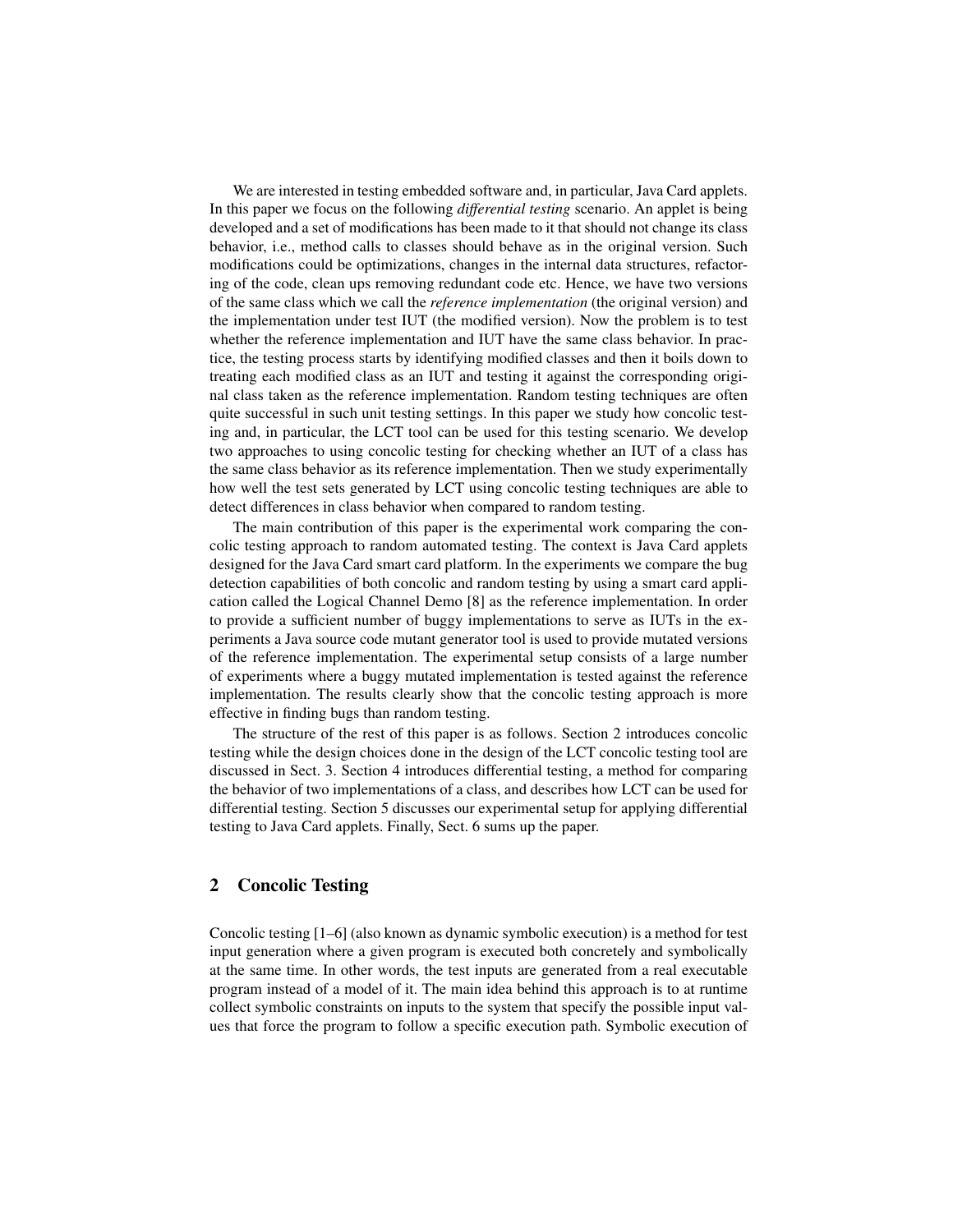programs is made possible by instrumenting the system under test with additional code that collects the constraints without disrupting the concrete execution.

In concolic testing each variable that has a value depending on inputs to the program has also a symbolic value associated to it. When a sequential program  $P$  is executed, the same execution path is followed regardless of the input values until a branching statement is encountered that selects the true or false branch based on some variable that has a symbolic value. Given the symbolic value of this variable, it is possible to reason about the outcome of the statement symbolically by constructing a symbolic constraint. This constraint describes what the possible input values are that cause the program to take the true or false branch at the statement in question. A *path constraint* is a conjunction of symbolic constraints that describes the input values that cause the concrete execution to follow a specific execution path.

In concolic testing the program under test is first executed with concrete random input values. During this test run, symbolic execution is used to collect the path constraints expressed in theory T for each of the branching statements along the execution. These collected constraints are used to compute new test inputs to the program by using off-the-shelf constraint solvers. Typical solvers used in concolic testing are SMT (Satisfiability-Modulo-Theories) solvers such as Yices [11], Boolector [9] and Z3 [12] and typical theories include linear integer arithmetic and bit-vectors. The new test inputs will steer the future test runs to explore previously untested execution paths. This means that concolic testing can be seen as a method that systematically tests all the distinct execution paths of a program. These execution paths can be expressed as a *symbolic execution tree* which is a structure where each path from root to a leaf node represents an execution path and each leaf node has a path constraint describing the input values that force the program to follow that specific path.

The concrete execution in concolic testing brings the benefit that it makes available accurate information about the program state which might not be easily accessible in case of using only static analysis. It is possible to under-approximate the set of possible execution paths by using concrete values instead of symbolic values in cases where symbolic execution is not possible (e.g., with calls to libraries to which no source code is available). Furthermore, as each test is run concretely, concolic testing does not report spurious defects.

## 3 LIME Concolic Tester

LIME Concolic Tester (LCT) is an open source test input generator for Java programs that is based on concolic testing. LCT takes a sequential Java program that has been compiled into bytecode as input and generates tests that attempt to cover all the execution paths of the program. LCT supports multiple search strategies that affect the order in which the execution paths are explored. During the testing process uncaught exceptions are reported as defects.

LCT is part of LIME Interface Test Bench which has been developed as part of the LIME project (http://www.tcs.hut.fi/Research/Logic/LIME2/). In the LIME project an interface specification language and supporting LIME Interface Monitoring Tool (LIMT) [13] was also developed and LCT allows the monitoring tool to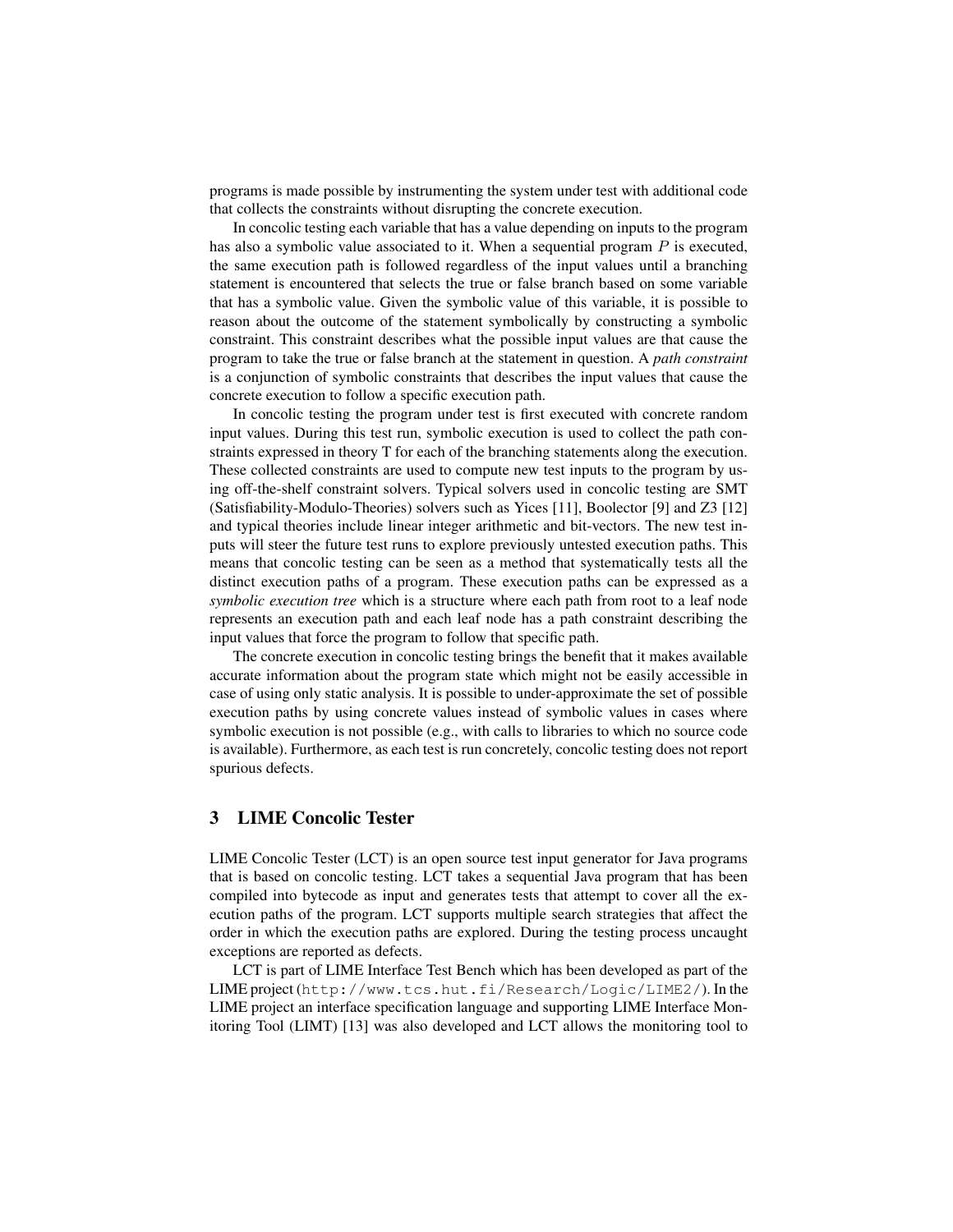

Fig. 1. The architecture of LCT

guide the testing process in order to cover the specifications quickly. More details of this is given in Sect. 3.4.

As different test runs do not depend on each other, the problem of generating test inputs is easily parallelized. LCT takes advantage of this fact by having a separate test server that receives the symbolic constraints from the instrumented programs and selects which unexplored execution paths are tested next. This allows the tool to take advantage of multi-core processors and networks of computers.

The rest of this section discusses the implementation of LCT in more detail.

## 3.1 Architectural Overview

The architecture of LCT is shown in Figure 1 and it can be seen as consisting of three main parts: the instrumenter, the test selector and the test executors. The instrumenter is based on a tool called Soot [14] which can be used to analyze and transform Java byte code. Before a program is given to the instrumenter, the input locations in the source code are marked so that the instrumenter knows how to transform the code. LCT provides a static class that is used for this in the following fashion:

- $-$  int  $x = LCT$ . getInteger() is used to get an int type input value for a variable x, and
- $-$  List  $l =$  LCT.getObject ("List") indicates that an object 1 is an input object.

After the input variables have been marked in the source code, the program is given to the instrumenter that transforms the code into an intermediate representation called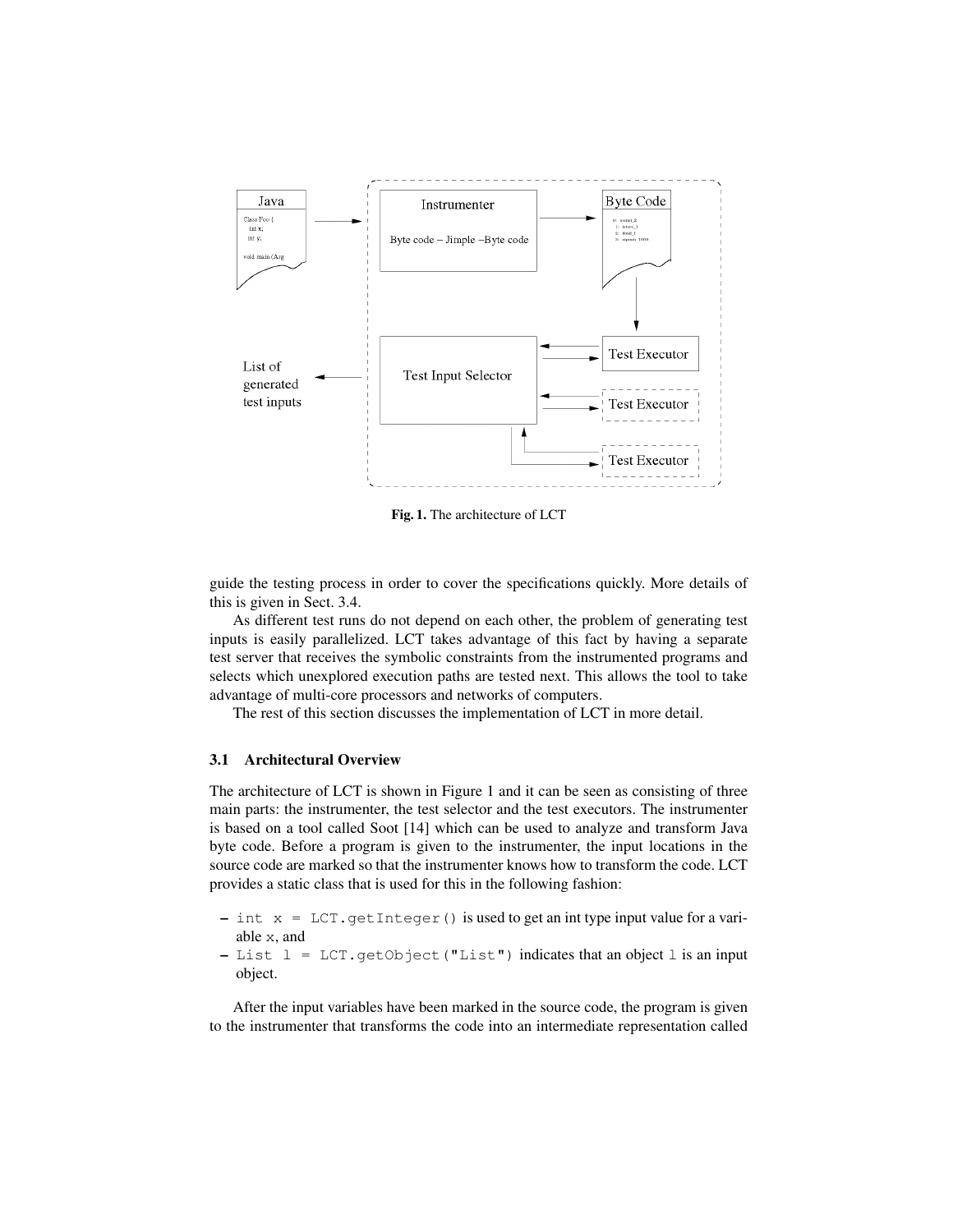Jimple and adds the statements necessary for symbolic execution into it. When the instrumentation is finished, the code is transformed into byte code that can be run over a standard Java Virtual Machine. This modified version of the program is called test executor. To guarantee that every test execution terminates, the length of the concrete execution is limited by a depth limit.

The test selector is responsible for constructing a symbolic execution tree based on the constraints collected by the test executors and selecting which path in the symbolic execution tree is explored next. The communication between test selector and test executors has been implemented using TCP sockets. This way the test selector and test executors can run on different computers and it is easy to run new test executors concurrently with others. The test selector can use various search strategies for selecting the next execution path to be explored. It is also possible to use LCT in a random mode, where no symbolic execution tree is constructed and the input values are generated completely randomly.

LCT provides the option to use Yices [11] or Boolector [9] as its constraint solver. In case of Yices LCT uses linear integer arithmetic to encode the constraints and in case of Boolector, bit-vectors are used. LCT has support for all primitive data types in Java as symbolic inputs with the exception of float and double data types as the used constraint solvers do not provide native support for floating point variables.

#### 3.2 Instrumentation

After the input locations have been marked in the source code, adding the code for symbolic execution to a given program can be made in a fully automatic fashion. To unit test a method, the user can, for example, write a test driver that calls the method to be tested with symbolic input values. LCT also supports generating such test drivers automatically not only for unit testing of methods but also for testing interfaces of classes through sequences of method calls.

To execute a program symbolically every statement that can read or update a variable with its value depending on the inputs must be instrumented. The approach taken in LCT is to instrument all statements that could operate on symbolic inputs regardless of whether a statement operates only with concrete values during test runs or not. This means that a majority of the lines in the code will be instrumented. LCT uses the Soot framework [14] to first translate the program under test to an intermediate language which is then modified and transformed back into bytecode. Similar approach is taken in jCUTE [3].

To make symbolic execution possible, it is necessary to know for each variable the associated symbolic expression during execution. For this reason we use symbolic memory *S* that maps primitive type variables and object references to symbolic expressions. We also need to construct the path constraints for unexplored execution paths. The approach taken in LCT to construct the memory map and path constraints follows closely the one described in  $[1, 2]$ . To update the symbolic memory map, every assignment statement in the program is instrumented. At assignment of type  $m = e$ , where e is an expression, the symbolic value  $S(e)$  is constructed and the mapping  $S(m)$  is updated with this value. In case of new input values,  $m = \text{INPUT},$  a new symbolic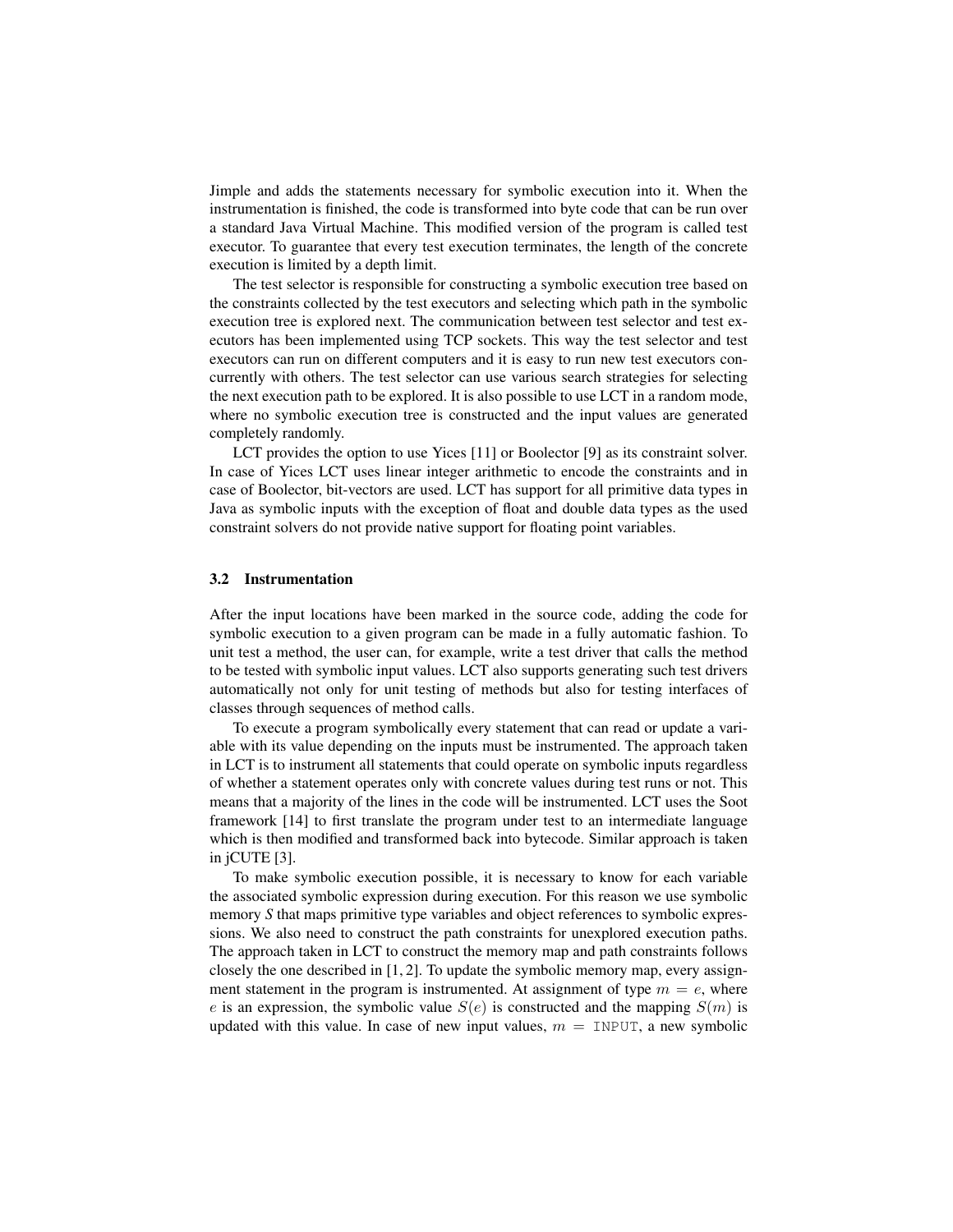value is assigned to  $S(m)$ . Every branching statement, e.g.,  $\text{if}(p)$ , must also be instrumented. Symbolic evaluation of  $p$  and its negation are the symbolic constraints that are used to construct the necessary path constraints. A more detailed description of the instrumentation process can be found in [15].

## 3.3 Search Strategies

The LCT tool contains a number of search strategies to control the exploration order of the different branches of the symbolic execution tree. The techniques are traditional depth-first and breadth-first search, priority based search using heuristic values obtained from the runtime monitors written in the LIME interface specification language, as well as randomized search. As this paper focuses on test generation methods that explore the full symbolic execution tree, the order in which branches are explored makes little difference and, hence, we do not discuss these strategies here. Further details can be found in  $[15]$ .

## 3.4 Test Generation for Programs with Specifications

The described concolic testing method reports uncaught exceptions as errors (i.e., it generates tests to see if the program can crash). This testing approach can be greatly enhanced if it is combined with runtime monitoring to check if given specifications hold during the test runs. In the LIME project a specification language has been developed together with a runtime monitoring tool [10] that allows the user to use propositional linear temporal logic (PLTL) and regular expressions to specify both external usage and internal behavior of a software component [10, 13].

The LIME interface specification language allows the user to write specifications that are not complete models of the system and to target the specifications to those parts of the systems that are seen as important to be tested. Also, the specifications provide additional information about the system that could be used to indicate when the program is close to a state that violates the specifications. We have extended the concolic testing method to take LIME interface specifications into account so that the testing can be guided towards those execution paths that cause specifications to be monitored and especially towards those paths that can potentially cause the specifications to be violated.

To guide the concolic testing, the LIME Interface Monitoring Tool (LIMT) [10, 13] was extended to compute a heuristic value to indicate how close the current execution is to violating the monitored specifications. In LCT the instrumentation described earlier was augmented with a call to LIMT to obtain the heuristic value at every branching statement where a symbolic constraint is constructed. The test input selector is then notified about the heuristic value and it can use the value to assign a priority to the unvisited node resulting from executing the branching statement. Further details can be found in [15].

#### 3.5 Generating JUnit Tests

LCT also provides the possibility to generate JUnit tests based on the input values generated during concolic testing. The support for JUnit tests is limited to unit testing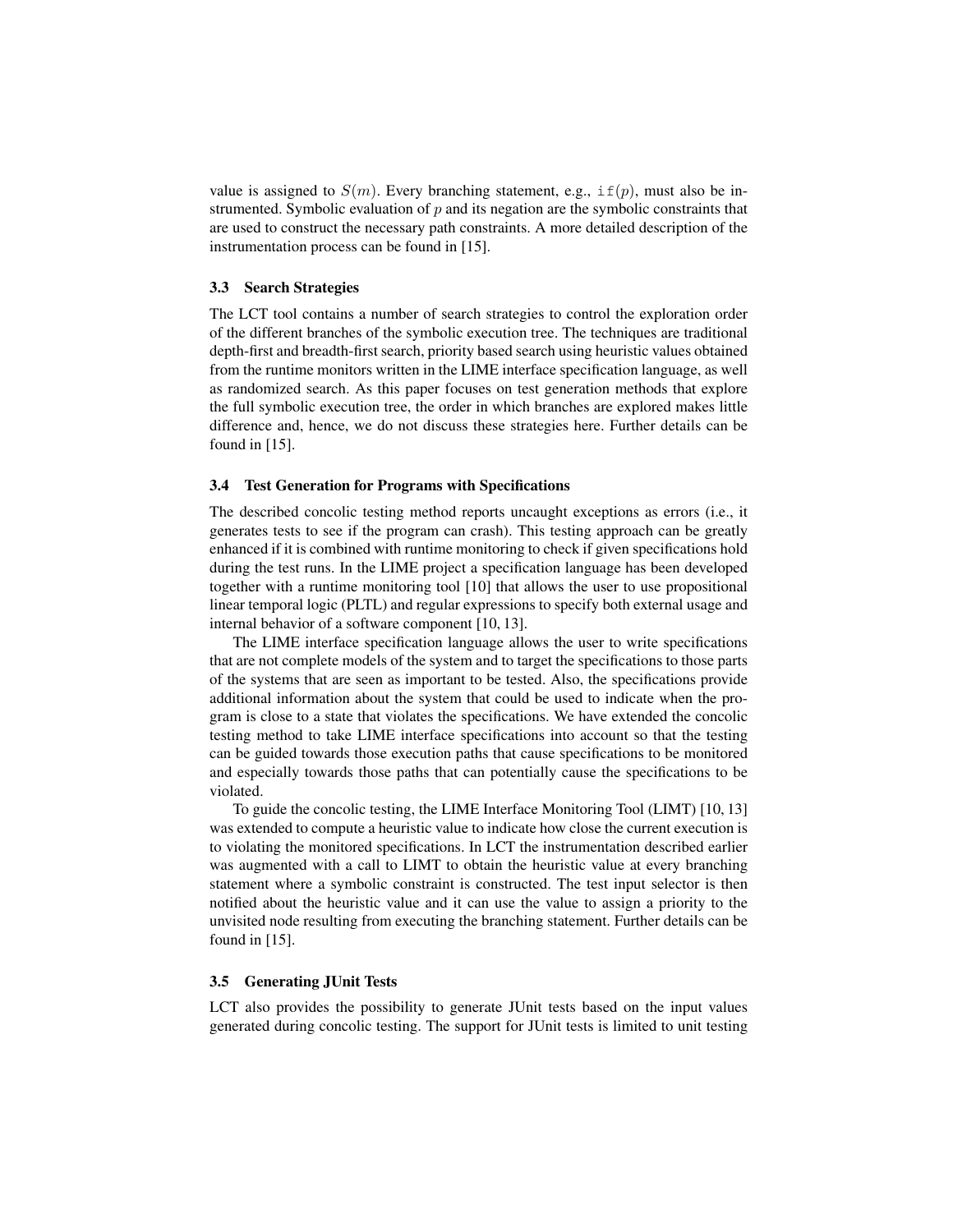methods that take argument values that can be generated by LCT. To generate JUnit tests for a selected method, LCT first creates automatically a test driver that calls the method with input values computed by LCT. The generated input values are then stored and used to generate JUnit tests that can be executed even without LCT. It is also possible to generate a test driver for an interface. In this case LCT generates a test driver that calls nondeterministically methods of that interface with symbolic input arguments. The number of calls is limited by an user specified call sequence bound.

#### 3.6 Limitations

The current version of LCT has been designed for sequential Java programs and multithreading support is currently under development. Sometimes LCT can not obtain full path coverage for supported Java programs. This can happen in the following situations: (i) *Non-instrumented code*: LCT is not able to do any symbolic reasoning if the control flow of the program goes to a library that has not been instrumented. This is possible, for example, when libraries implemented in a different programming language are called. To be able to instrument Java core classes, we have implemented custom versions of some of the most often required core classes to alleviate this problem. The program under test is then modified to use the custom versions of these classes instead of the original counterpart. This approach can be seen as an instance of the twin class hierarchy approach presented in [16]. (ii) *Imprecise Symbolic reasoning*: Symbolic execution is limited by the ability of constraint solvers to compute new input values. LCT does not currently collect constraints over floating point numbers. LCT also does an identical non-aliasing assumption which the jCUTE tool does as well. The code "a[i] = 0;  $a[j] = 1; if (a[i] == 0) ERROR; " is an example of this. LCT assumes that$ the two writes do not alias and thus does not generate constraint  $i = j$  required to reach the ERROR label; (iii) *Nondeterminism*: LCT assumes that the program under test and the libraries it uses are deterministic.

## 4 Differential Testing

Often, a software developer modifies source code in situations where the behavior of the code should not change, e.g. when cleaning up or refactoring code or when implementing a more optimized version of a given piece of code. Differential testing (terminology strongly influenced by [17]) is a technique that searches for differences in the behavior between the original code and the code after such modifications.

The basic idea behind differential testing is to compare the externally visible behavior of two implementations of the same class. Usually one of the implementations, called the reference implementation, is trusted to be correct. The task is then to test, whether the other implementation, called implementation under test (*IUT*), is correct as well by searching for differences in the behaviors of the two implementations.

For comparing the behaviors of two implementations, a black-box notion of class equivalence is used. Only the externally observable behavior of method calls and two method calls are considered to have equivalent behavior if the following conditions are fulfilled: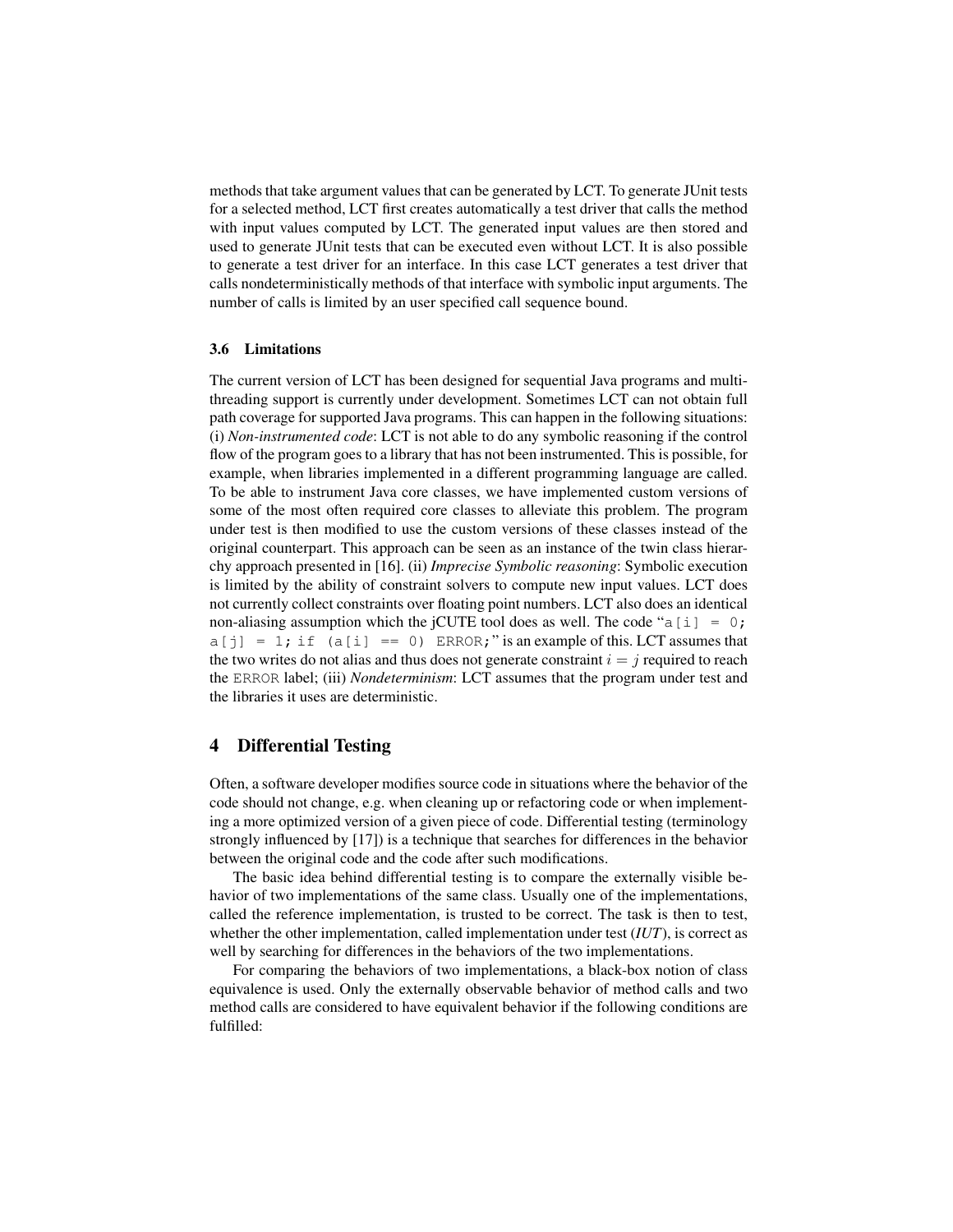- 1. Either both calls throw an exception or neither of them throws an exception.
- 2. If neither call throws an exception, they return equivalent values.
- 3. If both methods throw an exception, they throw equivalent exceptions.

The exact definition of equivalence of return values and exceptions may depend on the context in which differential testing is used. For example, return values in Java could be compared using the equals method. Sometimes, however, this notion of equivalence might be insufficient. Floating point values, for instance, could be considered equivalent even if they are not exactly the same as long as their difference is small enough. The definition of equivalent behavior used in this work only takes return values and thrown exceptions into account. In a more general setting, also other effects of methods calls that can be observed from the outside, like modified static variables, fields of the class that are declared public or method arguments that are modified, could be compared as well for a more refined notion of behavioral equivalence.

Two sequences of method calls to a class are considered to show equivalent class behavior if the behavior of the nth call in one sequence is equivalent to the behavior of the nth call in the other sequence. Two implementations of a class are considered to be *class behavior equivalent* if every sequence of method calls on a fresh instance of one of the implementations shows equivalent class behavior as the same sequence of method calls on a fresh instance of the other implementation. Determining whether two classes are class behavior equivalent is quite challenging as very long sequences of method calls might be needed to show non-equivalent behavior of the classes. In order to circumvent this difficulty, the notion of k*-bounded class behavior equivalence* is introduced. Two implementations of a class are considered to be  $k$ -boundedly class behavior equivalent if every sequence of at most  $k$  calls on a fresh instance of one of the implementations shows equivalent class behavior as the same sequence of calls on a fresh instance of the other implementation.

In the following, two concolic-testing-based and one random-testing-based technique for checking for bounded class behavior equivalence are introduced. All three approaches are symmetric in the sense that they treat the IUT and the reference implementation in the same way.

Decoupled differential testing The basic idea behind using LCT for checking a pair of an IUT and an reference implementation for k-bounded class behavior is to let LCT generate sequences of method calls of length  $k$  and compare the behavior of the IUT and the reference implementation based on those sequences of method calls. The most obvious way to do this is to let LCT generate a test set for the IUT and another one for the reference implementation independently. Each test in the test sets consists of a sequence of method calls that can then be used for comparing the behavior of the IUT and the reference implementation. As LCT in this approach generates test sets for the IUT and the reference implementation individually, this approach is referred to as *decoupled differential testing*.

LCT is in the first step of the decoupled differential testing approach used to generate two test sets with call sequence bound  $k$  – one for the IUT and one for the reference implementation. Each test generated in this way consists of a sequence of methods calls to one of the implementations. The tests, however, do not evaluate the behavior of the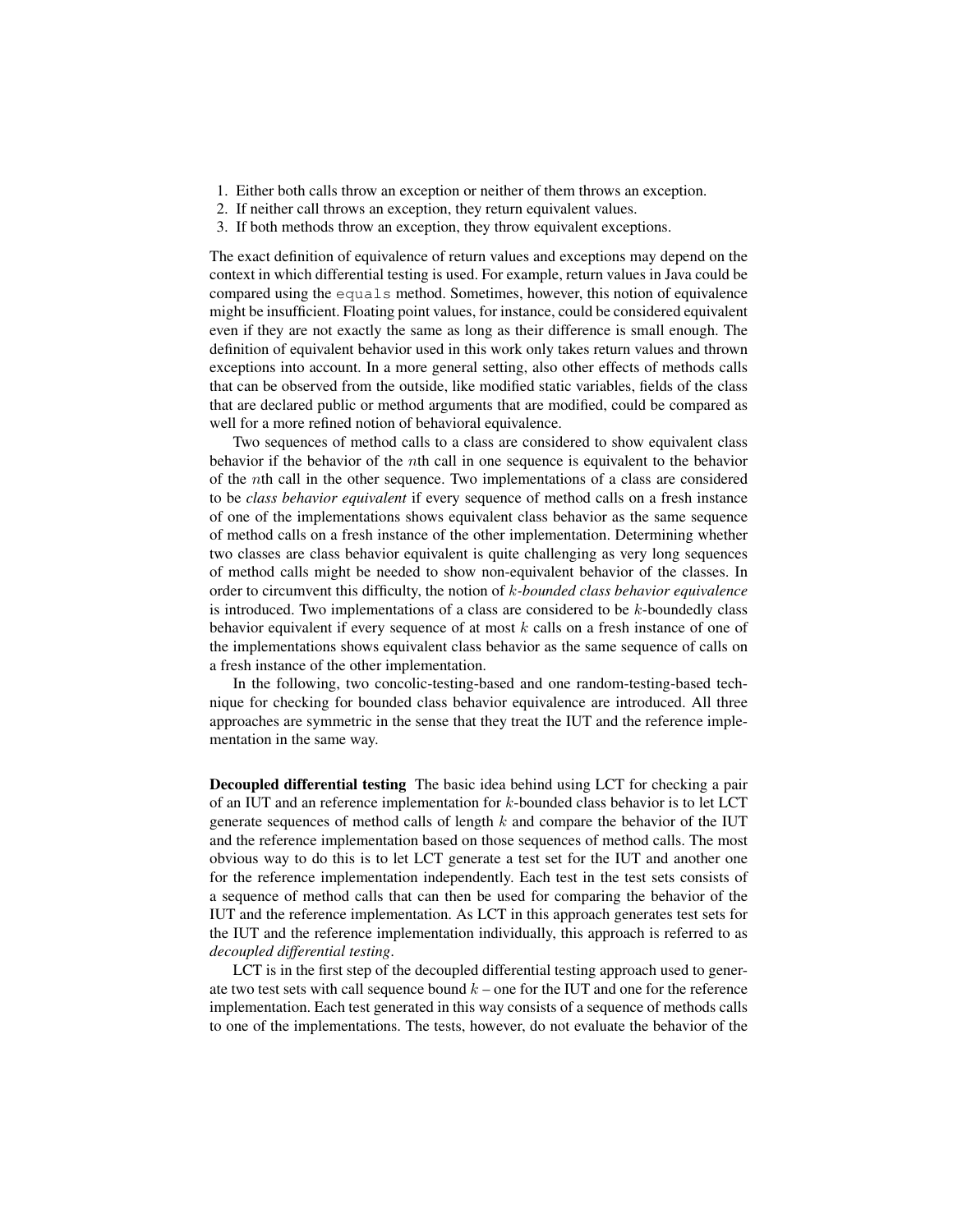method calls in any way. In the second step, the tests are therefore modified. Each test in the test set for the IUT is modified in a way such that each method that is executed on the IUT is executed on the reference implementation as well and an exception is thrown if and only if the behaviors of such a pair method calls are non-equivalent. Calls to methods of the IUT are added to the test set of the reference implementation in the same way. In the last step of the decoupled differential testing approach, these modified tests are executed and an error is reported if any test signals non-equivalent behaviors.

In the decoupled differential testing approach, test sets for both the IUT and the reference implementation are generated. It would also be possible to only generate and use tests for either the IUT or the reference implementation. This approach, however, would make it quite likely that some classes of errors are missed. The developer of the IUT might, for instance, have forgotten that some input values need special treatment. In such a case, the if condition testing for these special values would be missing in the IUT and the LCT could achieve full path coverage without ever using any of the special input values, which would result in the described bug not being found by the generated test set. Therefore, a bug can easily be missed when only the test set for the IUT is used while it is found if the test set for the reference implementation is included, assuming the LCT reaches full path coverage when generating the test set for the reference implementation. A bug introduced by a developer who adds optimizations specific to a limited range of special input values in contrast could for similar reasons be missed if only the test set for the reference implementation but not the one for the IUT is used.

The main disadvantage of decoupled differential testing is that there may be situations in which non-equivalent behavior remains undetected even if full path coverage is reached on both the IUT and the reference implementation. A simple example of such a situation is a method that takes one integer argument and returns that argument in the reference implementation but returns the complement of the argument in the IUT. Clearly, the two implementations show non-equivalent behavior. This does, however, not show if the method is called with zero as argument. Still, LCT can reach full path coverage on both implementations without using any other argument than zero. Thus, the non-equivalent behavior may remain undetected even if LCT reaches full path coverage on both implementations. This motivates coupled differential testing, which circumvents the described issue by checking for non-equivalent behaviors in the code that is instrumented and run by LCT.

Coupled differential testing In the coupled differential testing approach, LCT is directly run on a class that compares the behavior of the IUT and the reference implementation. This comparison class has one instance each of the IUT and the reference implementation and has one method for every externally visible method of the IUT and the reference implementation. Each method in the comparison class calls the corresponding methods in the IUT and the reference implementation, compares their behaviors and throws an exception if and only if they are not equivalent. Therefore, a sequence of method calls on the comparison class can be executed without an exception being thrown if and only if the IUT and the reference implementation show equivalent class behavior for this sequence of calls.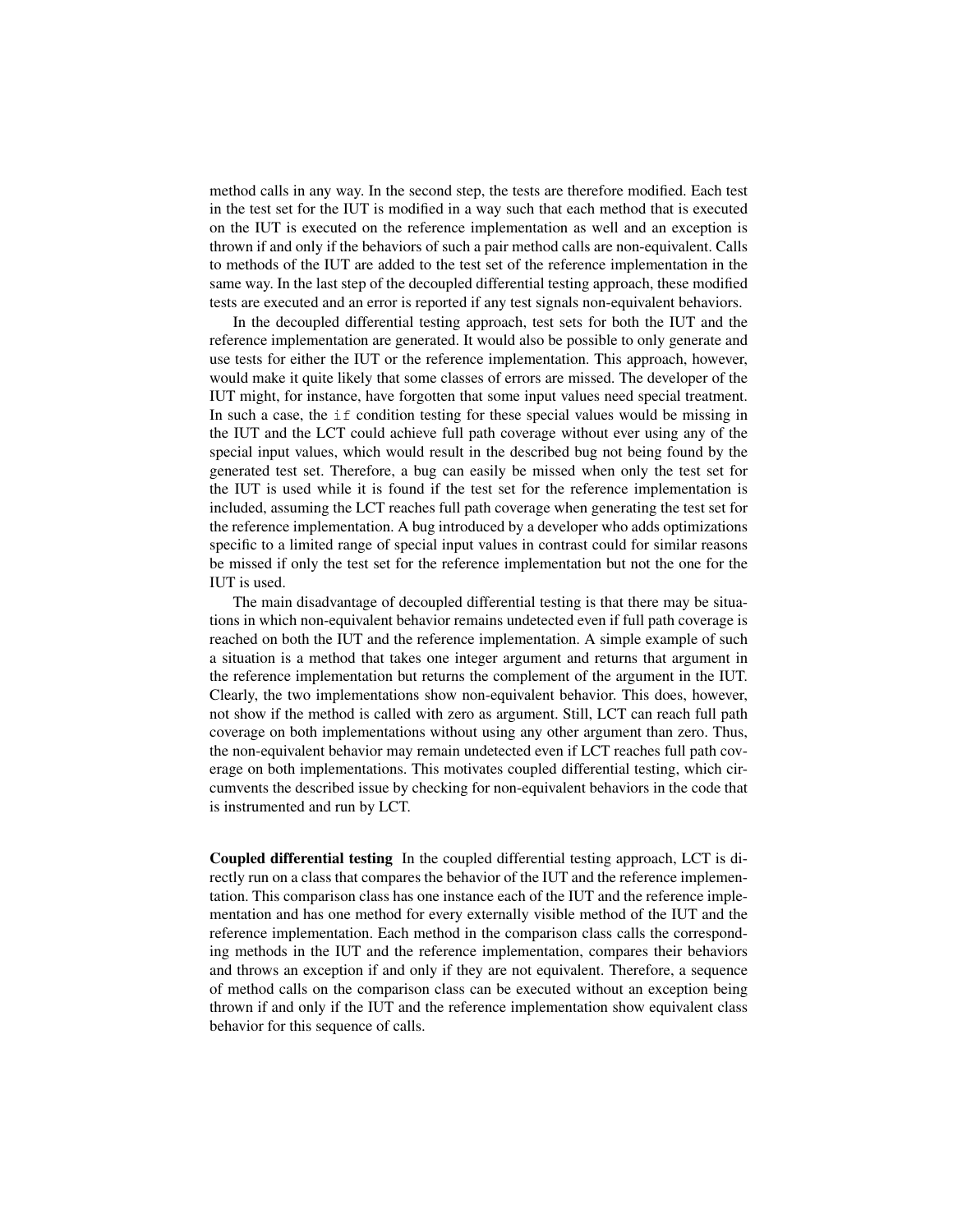The comparison class is generated in the first step of the coupled differential testing approach. LCT is then used in the second step to generate a test set for the comparison class. Finally, the tests are executed and non-equivalent behavior is reported if any of the tests in the test set throws an exception. Thus, the main difference between coupled and decoupled differential testing is, that the behavior comparison code is added before LCT is run in the coupled differential testing approach while it is added after LCT is run in the decoupled differential testing approach.

An advantage of coupled differential testing is that non-equivalent behavior of the IUT and the reference implementation is reflected in the control flow of the code instrumented and run by LCT. If the reference implementation and the IUT show nonequivalent behavior, then the control flow eventually reaches the location in the comparison class at which the "non-equivalent behavior"-exception is thrown. If there is any sequence of method calls of length  $k$  that leads to this location, then LCT generates a test that reaches the location if full path coverage is reached and the call sequence bound used in the test generation is at least  $k$ . This implies that, any sequence of calls leading to non-equivalent behavior is guaranteed to be found by coupled differential testing as long as LCT reaches full path coverage and the call sequence bound is sufficiently large. As said before, such a guarantee can not be given for decoupled differential testing.

Random differential testing LCT can be used in random mode to explore random execution paths. In the random differential testing approach LCT is used to generate a set of random tests, i.e. JUnit tests that execute random sequences of methods with random arguments, for the reference implementation. These random tests are then modified to compare behaviors of calls in the same way as the tests in decoupled differential testing. Alternatively, random tests could be generated for the IUT or even for the comparison class used in coupled differential testing. As any of theses approaches, however, compares of the IUT and the reference implementation based on random call sequences, they lead to comparable results.

## 5 Experiments

LCT was experimentally evaluated by running LCT-based differential testing on Java Card example code called Logical Channels Demo [8] and a number of slightly mutated versions of that code. A short introduction to the Java Card technology and a description of the Logical Channels Demo is given in Section 5.1. LCT was used to check different implementations of the Logical Channels Demo for bounded class equivalence using the methods described in Section 4. The original version of the Logical Channels Demo was used as the reference implementation and mutated versions of the Logical Channels Demo that show different class behavior were used as IUTs. A mutation generator called µJava [18] was used to generate the mutated versions. µJava and its use are described in Section 5.2. The numbers of IUTs for which the non-equivalent class behavior was detected by the individual testing approaches were used to compare effectiveness of concolic-testing-based differential testing to that of random differential testing. Section 5.3 describes the exact test set up while Section 5.4 discusses the results of the experiments.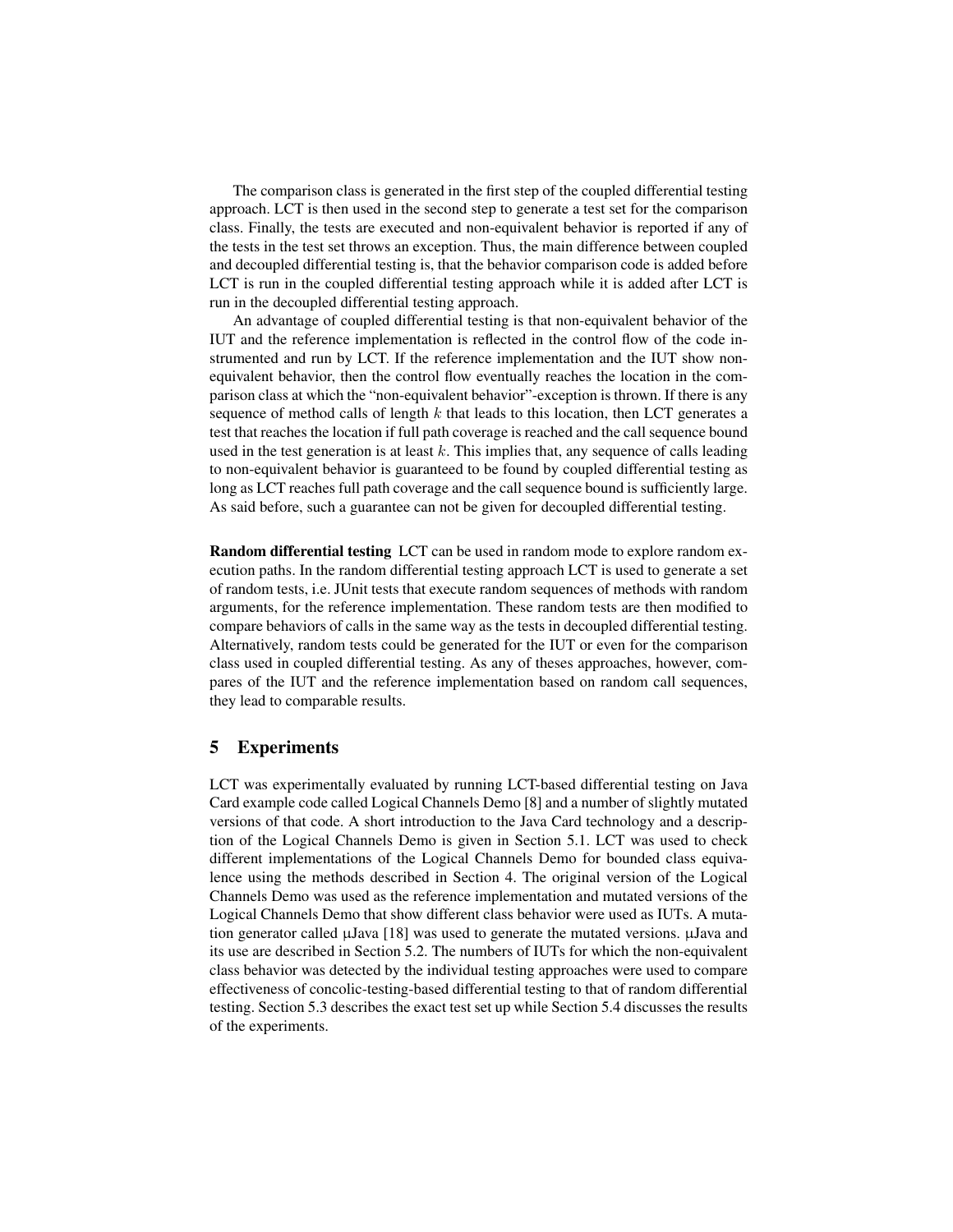#### 5.1 Java Card and the Logical Channels Demo

The Java Card Technology [7, 8] allows to execute Java programs on smart cards. Java smart card programs, called applets, are an interesting class of Java programs. As they tend to be smaller than "real" Java programs, they are well suited for being used as test data in experiments. For the experimental evaluation of LCT, smart card example code called Logical Channels Demo was used. The idea behind the Logical Channels Demo is to use a smart card to charge a user for connecting to a data communication network. Although the Logical Channels Demo is designed for demonstration purposes and lacks some features like proper user authentication, it is a non-trivial application that is similar to other Java Card applications. The Logical Channels Demo has previously been used for two LIME related case studies [19, 20].

Java Card applets Java Card applets are Java programs that can be run on smart cards. When executed, Java Card applets communicate with an off-card application. There are some differences between Java Card applets and normal Java applications. Most notably, Java Card applets can only use a very limited subset of the Java features due to the limitations of the hardware they run on. For example, the basic data types long, float, double, char and String are not supported and the support of int is optional. Also, multidimensional arrays and most standard Java classes are not supported. In addition, Java Card applets use special methods for throwing exceptions that are intended to be caught by the off-card application.

The Logical Channels Demo The Logical Channels Demo is one of several demos that are part of the Java Card Development Kit [8]. The Logical Channels Demo allows to use a smart card in a device that provides access to a network for a certain fee. The network is divided into several areas and the user has a home area, in which the fee is lower than in the rest of the network. The smart card on which the Logical Channels Demo is installed keeps track of the user's account's balance.

The Logical Channels Demo consists of two applets: one, which manages the user's account and another, which receives the state of the network connection from the offcard application and debits the account accordingly. The main purpose of the Logical Channels Demo is to illustrate how these two applets can be active and communicate with the off-card application simultaneously.

The Logical Channels Demo has been used in a previous case study to illustrate the use of the LIME interface specification language [19]. In course of that case study, the Java Card specific packet based argument passing and value returning mechanisms were replaced with standard Java arguments and return values in the Logical Channels Demo. The resulting modified version of the Logical Channels Demo was used for the evaluation of LCT as well.

Usually, Java Card applets need a Java Card simulator in order to be executed on a normal PC. As it would be challenging to use the LCT test generation in conjunction with a Java Card simulator, the Logical Channels Demo was modified in a way that allows to use the applets without an simulator. This was achieved by replacing Java Card API methods with stub code. The stub code behaves in the same way the Java Card API does in all respects that were of importance in the used testing setup.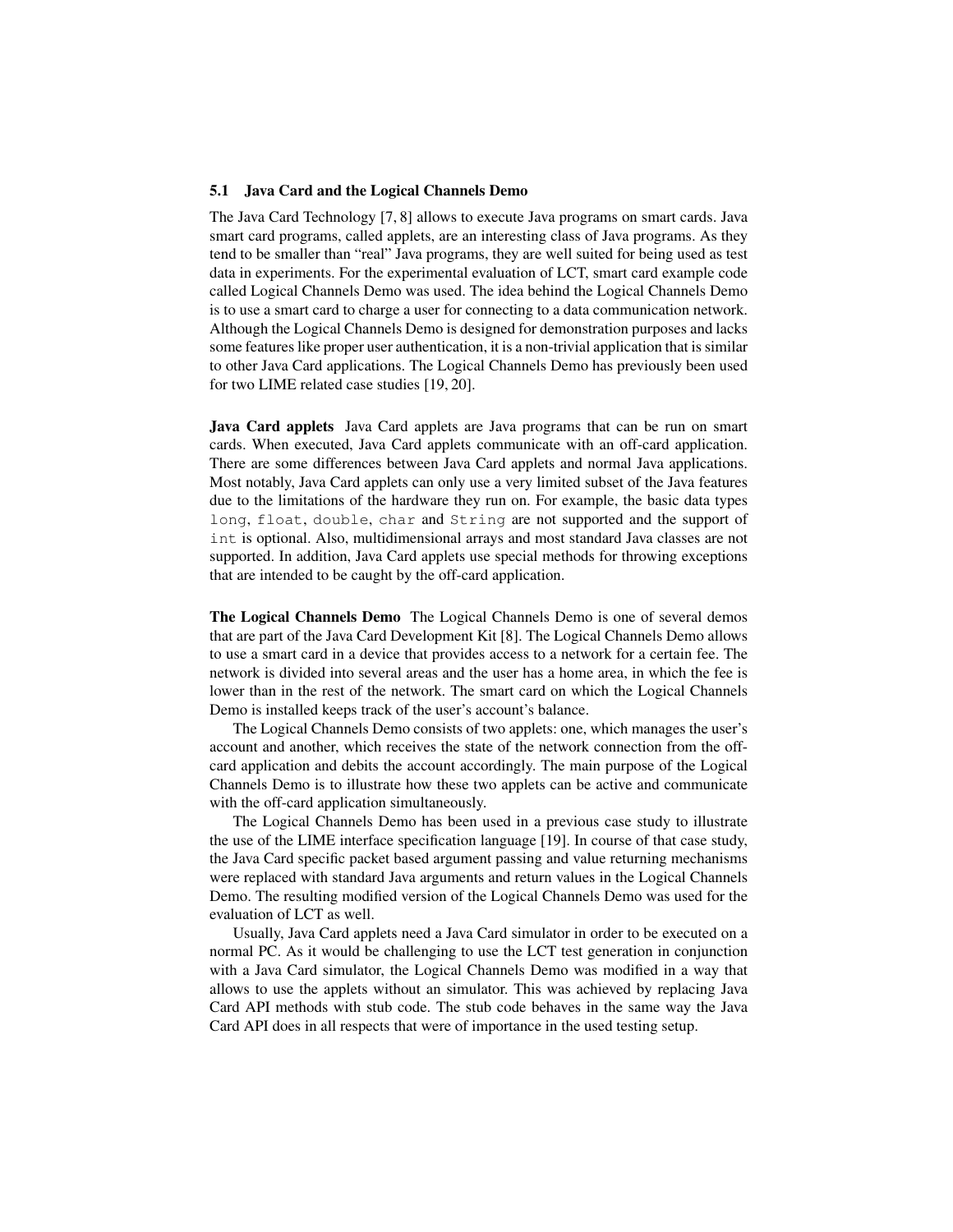The different testing approaches described in Section 4 compare the behavior of two implementations of one class. The Logical Channels Demo, however, consists of two applets, i.e. the behavior of two classes has to be compared simultaneously if one wants to compared two implementations of the Logical Channels Demo. In order to make it still possible to use the behavior comparison methods, a simple wrapper class that has one instance of each applet and provides methods that call the methods of the applets was added. Then, two implementations of the Logical Channels Demo could be compared by comparing the behavior of their wrapper classes.

#### 5.2 The Mutations

In order to evaluate LCT experimentally, the differential testing methods described in Section 4 were used to compare pairs of implementations of the Logical Channels Demo. Mutated versions of the Logical Channels Demo, i.e. versions that contain small errors, were used to simulate faulty IUTs and the bug-free version of the Logical Channels Demo was used as the reference implementation.

For the generation of the mutated class (or mutants for short),  $\mu$ Java [18] version 3 was used. µJava generates mutations of Java programs by introducing small changes, e.g. by replacing an operator with another operator. While  $\mu$ Java ensures that the mutated programs can be compiled without errors, it does not guarantee that they really alter the program behavior. µJava may, for instance, generate a mutation that alters the value of a variable that is never used again.

µJava can generate two types of mutations: method level and class-level mutations. A method level mutation, e.g., changes the sign of an operand in an expression while a class-level mutation, e.g., turns a non-static field into a static field. Class-level mutations often only change the behavior of programs that use at least two instances of the mutated class. A static field, for instance, behaves just like a non-static field as long as only one instance of the class it belongs to is created. Therefore, a test setup that creates multiple instances of each class would be required to find class mutations. The used test setup, however, only creates one instance of each tested class. Therefore, no class mutations but only method level mutations were generated.

µJava generated 287 mutations of the Logical Channels Demo. For the experiments, only mutations that alter the behavior of the applets in a way that can theoretically be detected using the described class comparison methodology, i.e. ones that change the behavior of the applets w.r.t. the notion of equivalent behavior introduced in Section 4, were of interest. All mutations that do not change the behavior in such a way were classified and removed. LCT and random testing were used to determine, which mutations obviously changed the class behavior. The mutations for which no non-equivalences of behavior were discovered in this way were evaluated manually in order to determine whether or not they change the class behavior. Out of the 287 mutations, 65 did not affect the class behavior and were removed. The remaining 222 mutations were used for the experimental evaluation of LCT.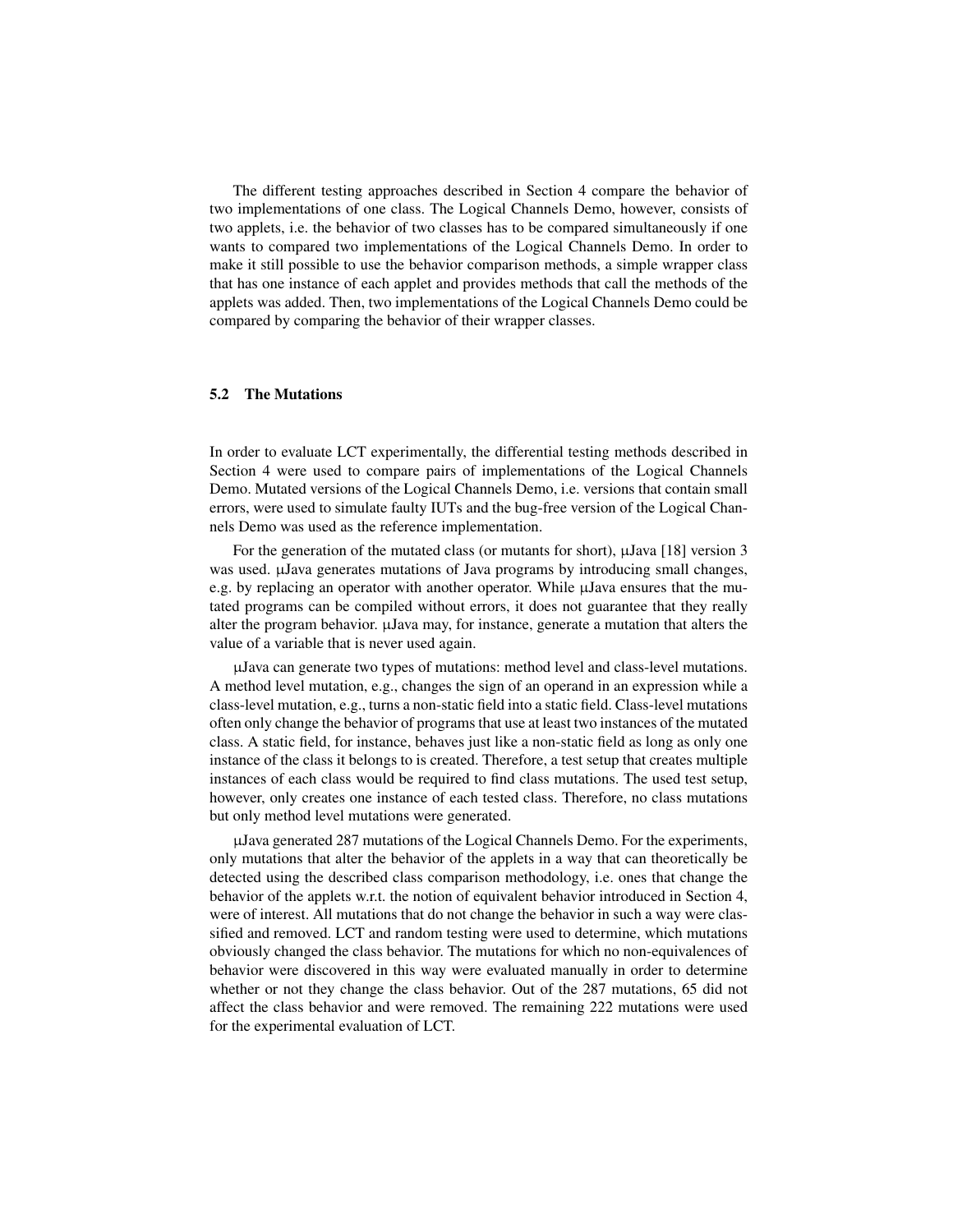Table 1. The number of correctly detected mutations for the different approaches.

| Approach                       | Mutations caught Percentage |         |
|--------------------------------|-----------------------------|---------|
| Decoupled differential testing | 216                         | 97.30\% |
| Coupled differential testing   | 217                         | 97.75%  |
| Random differential testing    | 184                         | 82.88%  |

#### 5.3 Test Setup

For experimental evaluation of LCT, the three differential testing approaches described in Section 4 were applied. The mutated classes were used as IUTs and the original Logical Channels Demo as the reference implementation. The bound of differential testing methods was set to three, i.e. pairs of a mutated class and the original Logical Channels Demo were checked for 3-bounded class equivalence. This implies that neither of the methods had any chance to identify mutations that need a sequence of four or more method calls to affect the behavior of a method call.

The definition of equivalent method behavior introduced in Section 4 does not give an exact definition of when values returned or exceptions thrown by methods are equivalent. In course of the experiments, return values were checked for equivalence using the return value's equals methods. Java Card applets throw a special type of exceptions which contain a two-byte error code that indicates the exceptions cause. Such exceptions were considered equivalent if they contain the same error code. All other (native Java) exceptions were considered equivalent, if they were of the same class.

During experimentation, LCT was configured to use the SMT-solver Boolector [9]. LCT's depth limit was set high enough to allow LCT to always explore the full symbolic execution tree. The number of generated tests for random differential testing was set to 10000. All other LCT options were set to their default values.

#### 5.4 Results and Discussion

The three differential testing approaches introduced in Section 4 were run on every pair of the original Logical Channels Demo and one of the mutants described in Section 5.2. Then, the number of pairs for which non-equivalent class behavior was reported was used to compare the effectiveness of the different testing approaches. Also, the number of tests generated and the times needed for test generation and execution by the two concolic-testing-based approaches were compared.

Table 1 shows for each approach the number of mutations caught, i.e. the number of mutants for which behavior that differs from the original was correctly reported. Out of the 222 mutations, 184 and thus almost 83% could be caught using random differential testing. Decoupled differential testing was able to catch 216 out of the 222 mutations and therefore missed only 6 mutations. Coupled differential testing even missed one mutation less and detected 217 mutations. These results illustrate that random differential testing is suited to catch many of the µJava mutations. Using the concolic-testingbased approaches, however, pays off in a significantly higher mutant detection rate.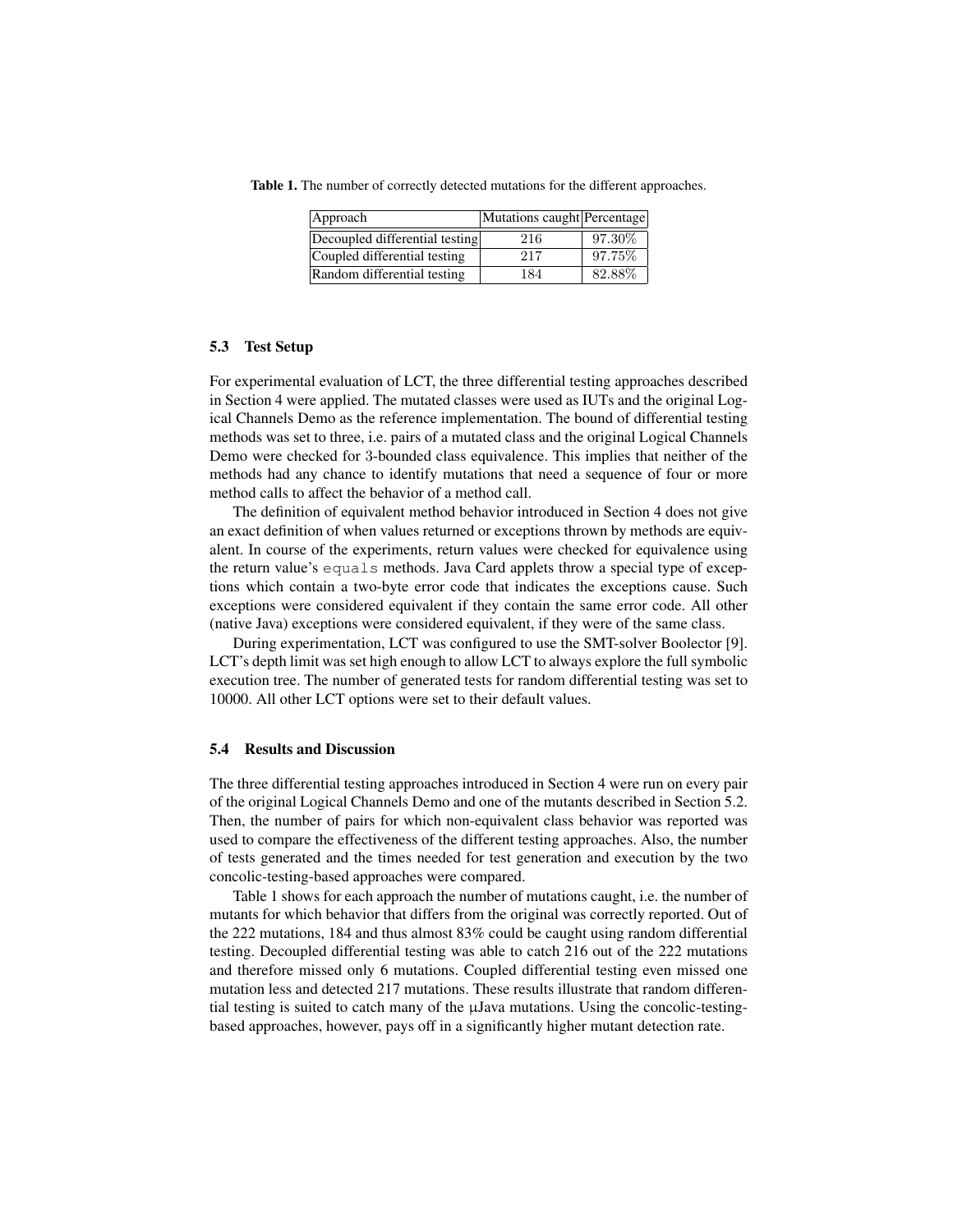Table 2. More detailed listing of the numbers of mutations caught. The numbers for combinations not listed (e.g. only caught by decoupled differential testing) are zero.

| Caught by approach(es)                                    | Number of mutations |
|-----------------------------------------------------------|---------------------|
| All approaches                                            | 179                 |
| Coupled and decoupled but not random differential testing | 37                  |
| Coupled and random but not decoupled differential testing |                     |
| Only random differential testing                          |                     |
| Neither approach                                          |                     |

While Table 1 shows the individual detection rates for the approaches, it does not provide more detailed information about the results, e.g. whether there were mutations caught by random differential testing that were not caught by the concolic-testing-based approaches. This more detailed information can be found in Table 2.

As indicated in Table 2, 179 of the 222 mutations were caught by all three approaches. 37 mutations were only caught by the concolic-testing-based approaches but not by random differential testing. This illustrates that there is a relatively large number of mutations that are rather unlikely to be caught using random differential testing due to the fact that only very few input values result in non-equivalent behavior. If a mutation, for instance, replaces the condition if ( $a < 42$ ) where a is a method argument with if ( $a \le 42$ ), then the mutation is only caught if the corresponding method is called with argument 42, which is rather unlikely to happen during random differential testing. Coupled differential testing in contrast is guaranteed to use 42 as argument if it reaches full path coverage, due to the fact that location in the comparison class where the "non-equivalent behavior"-exception is thrown can only be reached by using this particular value. Interestingly, the mutations of the described type were not only reliably caught by coupled but also by decoupled differential testing despite the fact that full path coverage for both the reference implementation and the mutation can be reached without using 42 as argument. The reason why they still were caught is that the used SMT-solver tended to assign values that occur as constants in the given constraints to variables during the experiments, e.g. 42 in the given example.

One mutation was caught by coupled and random differential testing but not by decoupled differential testing. This mutation replaces an expression in the form of "b = b + a;" with "b = b  $\star$  a;". In order to catch this mutation, a test has to use values that have a sum that differs from their product for a and b. However, in every test generated by decoupled differential testing, in which b could affect the class behavior after the mutated statement has been executed, both  $\alpha$  and  $\beta$  are 0, when the mutated statement is executed. Therefore the mutation does not affect the result of the expression. As using nothing but 0 as value for a and b does not prevent LCT from reaching full path coverage on the original or the mutated class individually, LCT is in the described situation not to blame for not catching the mutation. This illustrates well a major flaw of decoupled differential testing, namely that the fact that LCT reaches full path coverage does not guarantee that all possibilities of non-equivalent behavior are detected in decoupled differential testing.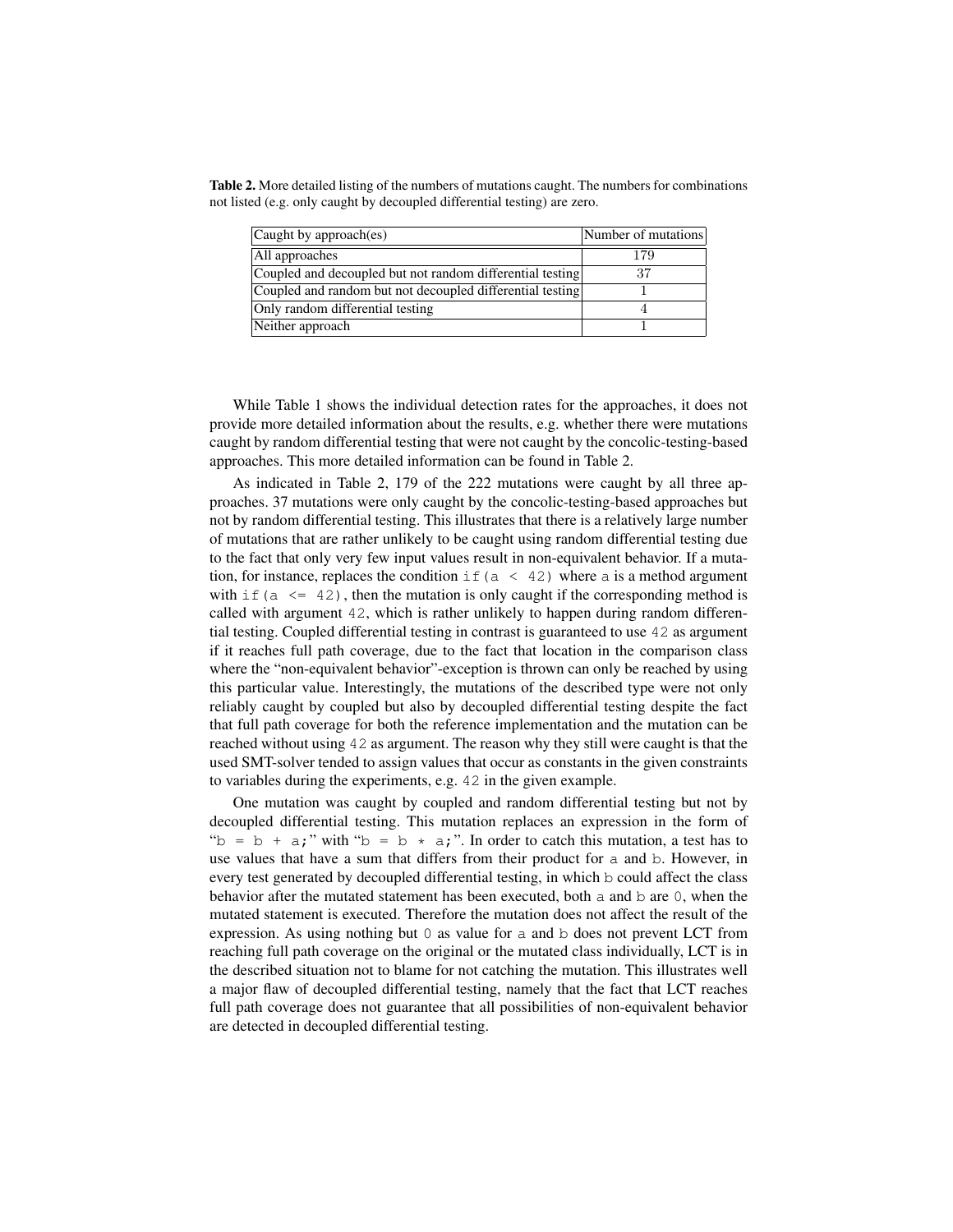Table 3. The average numbers of tests per mutant and average times spent for generating test, spent for executing tests and spent in total per mutant.

|                                                      | Decoupled Coupled |        |
|------------------------------------------------------|-------------------|--------|
| Average number of test generated per mutant          | 1273.33 1388.11   |        |
| Average time needed for test generation (in seconds) | 273.29            | 282.22 |
| Average time needed for test execution (in seconds)  | 4.82              | 2.34   |
| Average time needed in total (in seconds)            | 278.12            | 284.56 |

Four mutants were caught by random differential testing but not by the concolictesting-based approaches. One of these mutants was not caught by decoupled differential testing due to an unfortunate choice of values by LCT similar to the situation just described. The other three mutants were not caught by decoupled differential testing due to the fact that LCT could not solve the path constraints that would let the control flow reach the mutated statement in the code. Similarly, all four mutants were not caught by coupled differential testing due to the fact that LCT failed to solve the path constraints for reaching the location in the comparison class at which the "non-equivalent behavior"-exception is thrown. We expect a bug in the LCT handling of mixed and short and int expressions to be responsible for this.

If a combination of concolic and random testing is used, all but one of the mutations can be caught. Manual inspection of the one mutant that was never caught revealed that a sequence of at least four method calls is needed to make the mutant show behavior that differs from the behavior of the original Logical Channels Demo. As the approaches, however, were used to check for 3-bounded class equivalence, neither of the approaches could have caught the last mutation under any circumstances.

Table 3 shows the average numbers of tests generated per mutant and the average time required for generating and executing the tests for decoupled and coupled differential testing. Decoupled differential testing generated about 1273.33 tests on average. The average for coupled differential testing was about 1388.11. In order to give random differential testing a fair chance, the number of tests generated by random differential testing was chosen to be significantly higher than the average number of tests for the concolic-testing based approaches, namely 10000.

In coupled differential testing, every method call in the comparison class executes the same method once in each implementation. Thus, every method call in the comparison class executes exactly the same method twice if the IUT and the reference implementation are exactly identically. Therefore, there is exactly the same number of paths in the comparison class as in one of the implementations alone. In such a situation, LCT generates every test twice in decoupled differential testing, once for the IUT and once for the reference implementation. In coupled differential testing in contrast, LCT generates every test only once for the comparison class. Therefore, the number of tests generated in decoupled differential testing is twice the number of tests generated in coupled differential testing, if the IUT and the reference implementation are identical. This observation suggests that the average number of tests generated should be larger in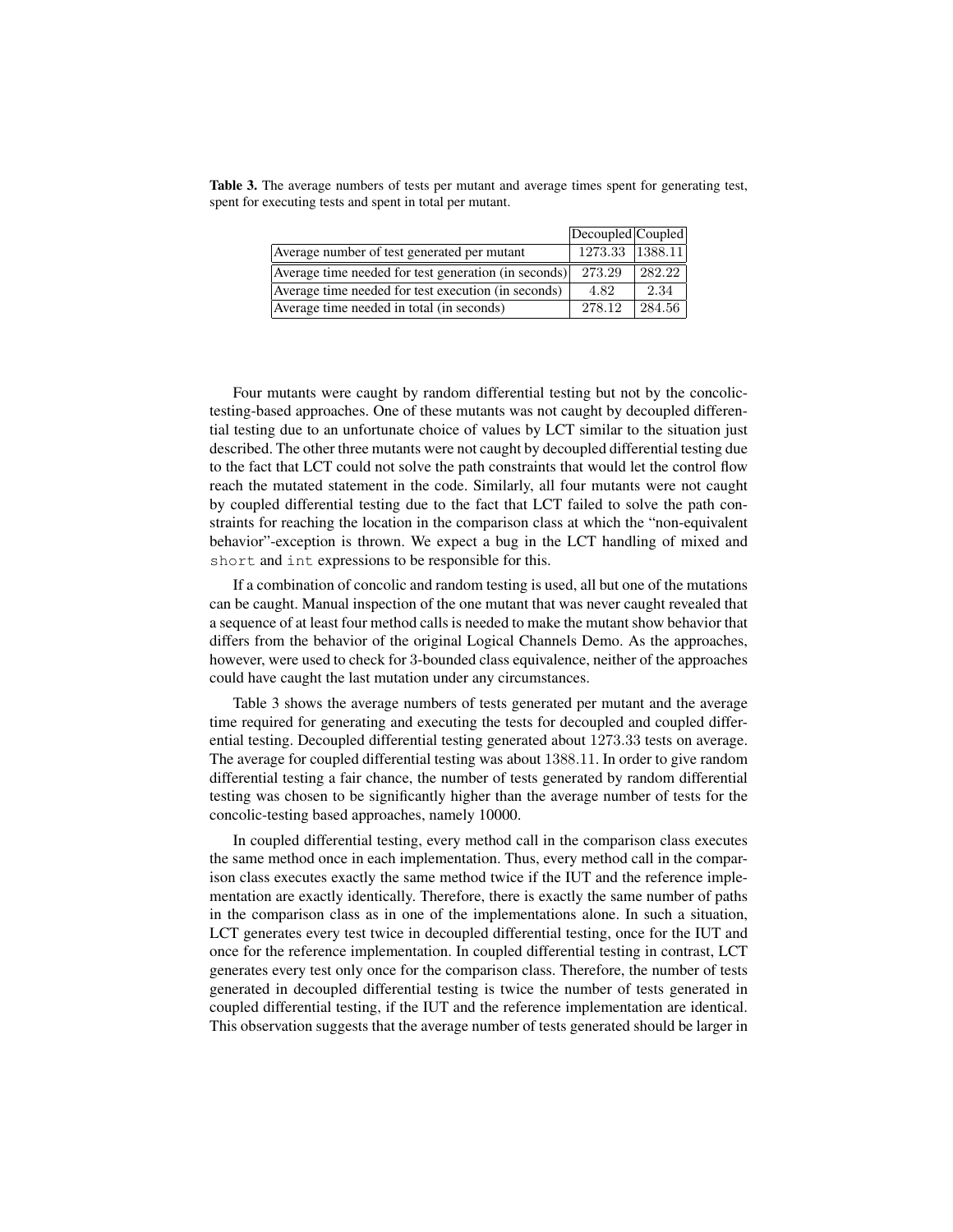decoupled differential testing. There are, however, two effects that increase the number of tests generated by coupled differential testing.

Firstly, the mutants used as IUTs and reference implementation in the experiments are not exactly the same. Every method that is implemented differently in the IUT and the reference implementation contributes to an increase of the number of paths in the comparison class. A method might, for instance, be implemented in a way that there are three paths through the method in the IUT and two paths in the reference implementation. Assume that the implementations differ in a way such that there are combinations of input values that allow to execute every combination of a path in the IUT and a path of in the reference implementation. Then, there are six possible paths through the corresponding method in the comparison class. Therefore, coupled differential testing will try six paths through the corresponding method in the comparison class, while decoupled differential testing will only try five paths, three for the IUT and two four the reference implementation. This effect increases the number of tests generated in coupled differential testing. The more different the internals of the IUT and the reference implementation are, the higher the increase.

Secondly, the number of tests generated by coupled differential testing is increased by the technically different handling of exceptions. In decoupled differential testing, LCT is used to generate tests for the IUT and the reference implementation directly. If in this process an exception is thrown, LCT stops exploring the current branch of the symbolic execution tree. In coupled differential testing in contrast, the comparison class catches any exception thrown by the IUT and the reference implementation and ignores them as long as IUT and reference implementation throw equivalent exceptions. Thus, LCT continues in many situations to explore the symbolic execution tree even when the IUT and the reference implementation throw exceptions. This increases the number of paths and therefore number of tests generated in coupled differential testing. If, for instance, a given sequence of two method calls leads to equivalent exceptions in the IUT and the reference implementation, then LCT will stop exploring the current branch of the symbolic execution tree after executing those two calls in decoupled differential testing. Therefore, only one test for the two-call sequence in question will be generated. In coupled differential testing in contrast, LCT will continue exploring the current branch of the symbolic execution tree up to the full call sequence bound and in the process generate a much larger number of tests that share the two-call sequence in question as prefix. Due to the fact that the Logical Channels Demo throws exception for many method arguments and many sequences of method calls, this effect contributed significantly to the higher number of tests generated by coupled differential testing in course of the experiments.

Table 3 also shows the time spent generating and executing tests by decoupled and coupled testing. The test were executed on a linux computer with 4 GB memory and an Intel Core 2 Duo E6550 processor running at 2.33 GHz. Decoupled differential testing needed 273.29 seconds per mutant for generating tests while coupled differential testing needed 282.22 seconds. Therefore, the time needed for generating tests in coupled differential testing was higher than in decoupled differential testing. It was, however, only about 8.93 seconds or 3.3% higher.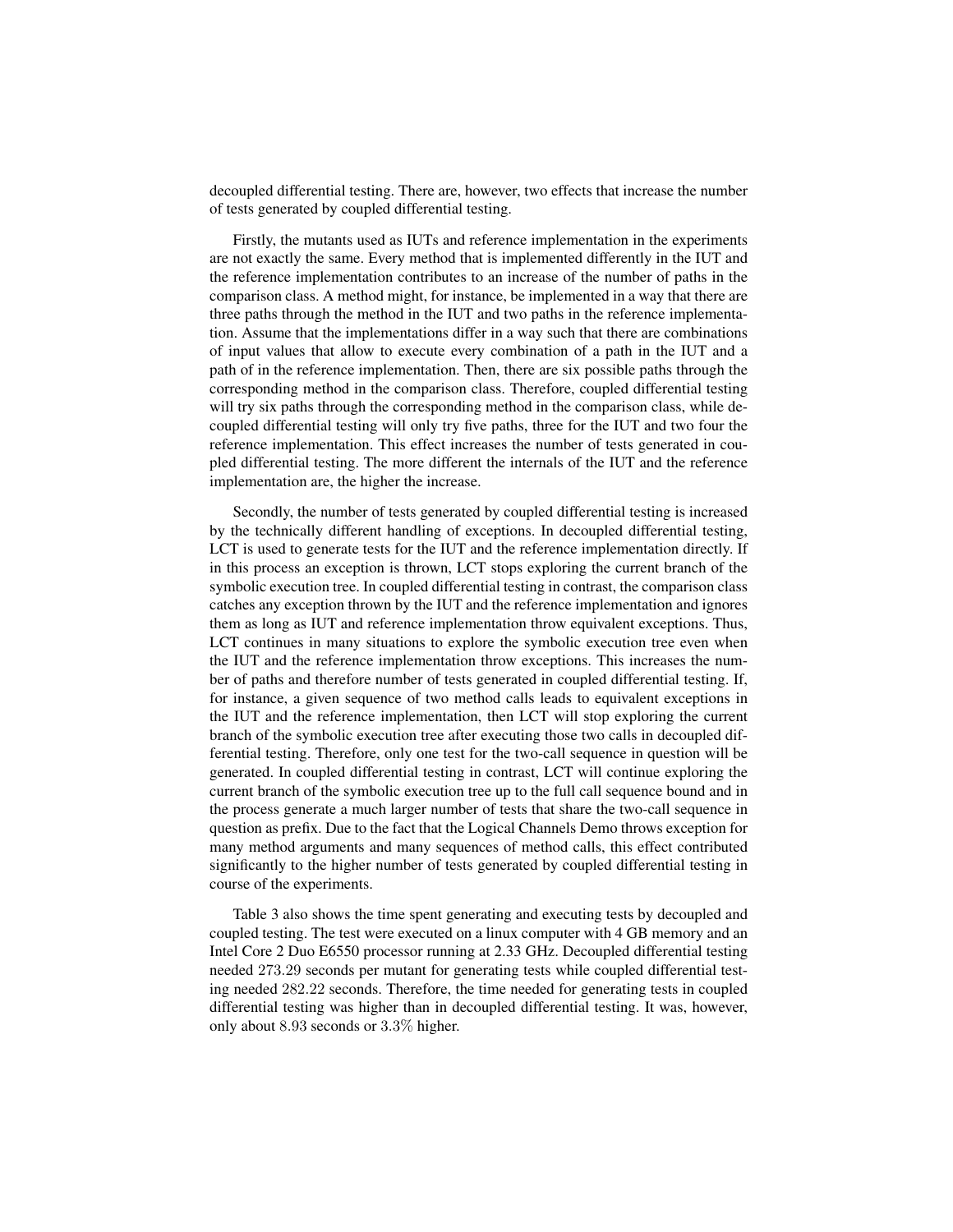The time for compiling and executing the tests was in decoupled differential testing roughly twice as high as in coupled differential testing. The reason is that the most time was not spent actually running the tests but initializing the Java Runtime Environment the JUnit test runner. Decoupled differential testing generates two test sets per mutant and therefore starts the JRE and the JUnit test runner twice per mutant. Coupled differential in contrast starts them only once, which leads to the lower time requirement.

## 6 Conclusions

This paper introduces LIME concolic tester (LCT), a new open source concolic testing tool for Java programs, and discusses the main design choices behind LCT. The paper focuses, in particular, on differential testing of Java Card applets using LCT. A setting for differential testing of applets is defined and two alternative approaches to generating test sets for differential testing using concolic testing and LCT are devised. The two approaches are compared experimentally to random testing in the Java Card application domain. The experiments show that the proposed concolic testing approaches compare favorably to random testing and the test sets generated by LCT can find more bugs than considerably bigger sets of randomly generated tests.

## References

- 1. Godefroid, P., Klarlund, N., Sen, K.: DART: Directed automated random testing. In: Proceedings of the ACM SIGPLAN 2005 Conference on Programming Language Design and Implementation (PLDI 2005), ACM (2005) 213–223
- 2. Sen, K.: Scalable automated methods for dynamic program analysis. Doctoral thesis, University of Illinois (2006)
- 3. Sen, K., Agha, G.: CUTE and jCUTE: Concolic unit testing and explicit path modelchecking tools. In: Proceedings of the 18th International Conference on Computer Aided Verification (CAV 2006). Volume 4144 of Lecture Notes in Computer Science., Springer (2006) 419–423 (Tool Paper).
- 4. Cadar, C., Ganesh, V., Pawlowski, P.M., Dill, D.L., Engler, D.R.: EXE: automatically generating inputs of death. In: Proceedings of the 13th ACM conference on Computer and communications security (CCS 2006), ACM (2006) 322–335
- 5. Tillmann, N., de Halleux, J.: Pex White box test generation for .NET. In: Proceedings of the Second International Conference on Tests and Proofs (TAP 2008). Volume 4966 of Lecture Notes in Computer Science., Springer (2008) 134–153
- 6. Cadar, C., Dunbar, D., Engler, D.R.: KLEE: Unassisted and automatic generation of highcoverage tests for complex systems programs. In: Proceedings of the 8th USENIX Symposium on Operating Systems Design and Implementation (OSDI 2008), USENIX Association (2008) 209–224
- 7. Chen, Z.: Java Card Technology for Smart Cards: Architecture and Programmer's Guide. Prentice Hall (2000)
- 8. Sun Microsystems: Java Card Development Kit 2.2.2 (2009) http://java.sun.com/ javacard/devkit.
- 9. Brummayer, R., Biere, A.: Boolector: An efficient SMT solver for bit-vectors and arrays. In: Proceedings of the 15th International Conference on Tools and Algorithms for the Construction and Analysis of Systems (TACAS 2009). Volume 5505 of Lecture Notes in Computer Science., Springer (2009) 174–177